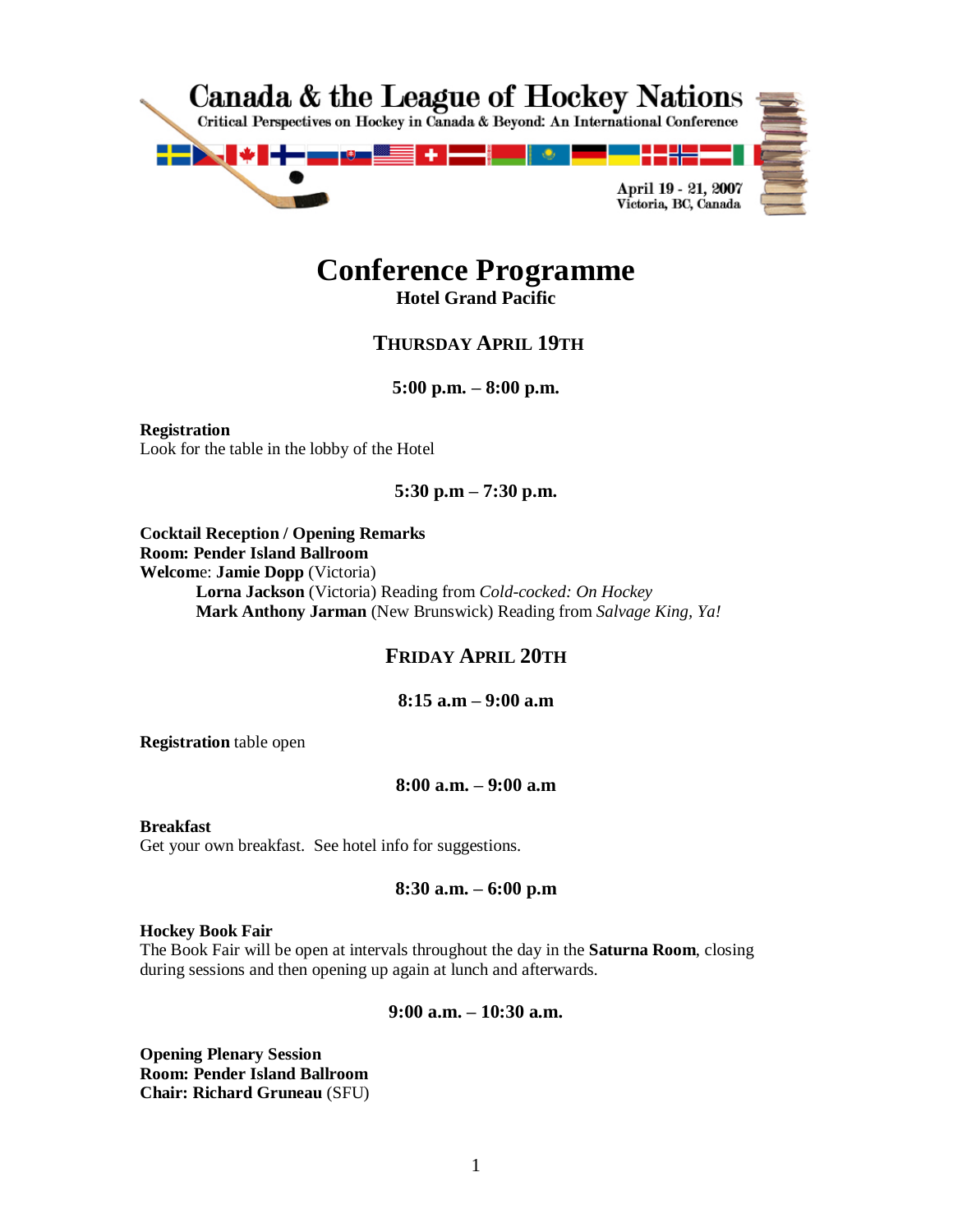Stephen Hardy (New Hampshire) "Periodizing Hockey History: One Approach" David Whitson (Alberta) "Hockey Night in Canada: Cultural Institution or 'Niche Sport'"

# **10:30 a.m. –10:45 a.m.**

**Break**

# **10:45 a.m. –12:15 a.m.**

# **Concurrent Sessions**

| <b>Session A: Developing the Game I</b>                                     |
|-----------------------------------------------------------------------------|
| <b>Room: East Vancouver Island Ballroom</b>                                 |
| Chair: Bronwyn Dunbar (Victoria)                                            |
| Julie Stevens (Brock) and Carly Adams (Western) "An Examination of          |
| Women's Sport Governance Issues: A Case Study of an Ontario Girl's          |
| Minor Hockey Association"                                                   |
| William McTeer (Laurier) and Philip White (McMaster) "Elite Hockey          |
| Participation in Canada and Social Class Background"                        |
| Megan Popovic (Western) "Our Boy's Going to Play in the Big Leagues: Hockey |
| and the Life of a Family's Game"                                            |
| <b>Session B: Hockey and Literature</b>                                     |
| <b>Room: Centre Vancouver Island Ballroom</b>                               |
| <b>Chair: Randall Maggs (Memorial)</b>                                      |
| Andrew Holman (Bridgewater) "Frank Merriwell on Skates: Images of Canada    |
| In American Juvenile Sporting Fiction, 1900-1960"                           |
| Michael Kennedy (Saskatchewan) "Teaching Hockey Literature at a Canadian    |
| University: Illusion Vs Reality"                                            |
| Michael Buma (Western) "Save our Team, Save our Game: Identity Politics in  |
| The Canadian Hockey Novel"                                                  |
| <b>Session C: Hockey on the World Stage I</b>                               |
| <b>Room: West Vancouver Island Ballroom</b>                                 |
| Chair: Roger Godin (Minnesota Wild)                                         |
| Len Kotylo (SIHR) "The Roots of Hockey's International Appeal"              |
| Gerard Billard (Rouen) and Ludivine Lemoine (Rouen) "Is French Professional |
| Hockey Really French?"                                                      |
| Julian Ammirante (Trent) "Globalization in Professional Sport: Comparisons  |
| between Hockey and Football"                                                |
| 12:15 p.m $-$ 2:00 p.m                                                      |
|                                                                             |

**Lunch and Reading / Speaker**

**Room: Pender Island Ballroom**

**Chair: Jamie Dopp** (Victoria)

**Randall Maggs** (Memorial): Reading from *Night Work: The Sawchuck Poems* **Stephen Brunt Reader / Speaker: "Searching for Bobby Orr"**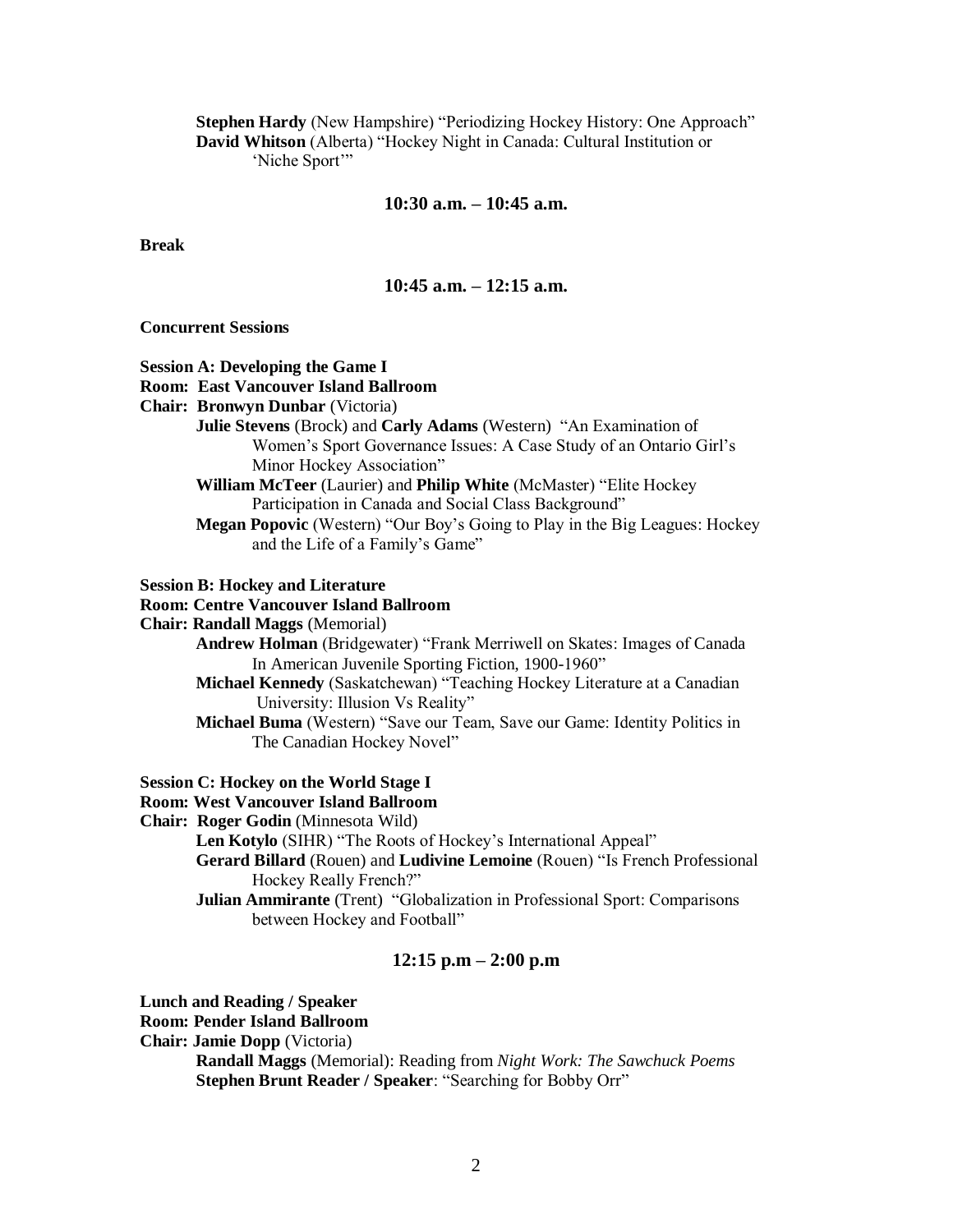**Concurrent Sessions**

#### **Session E: Hockey and History**

#### **Room: Centre Vancouver Island Ballroom**

#### **Chair: Morris Mott** (Manitoba)

**Stacy Lorenz** (Alberta) and **Geraint Osborne** (Alberta) "There Is No Evidence of Any Intention to Do Anything More Than the Usual Injury: Debating Hockey Violence During the 1907 Manslaughter Trial of Charles Masson" **Michael Talbot** (Oxford) "The First Team Canada: The 1909 Oxford Canadians" **Roger Godin** (Minnesota Wild) "Eveleth's First Champions: The 1932-33

Rangers"

#### **Session F: Developing the Game II**

#### **Room: East Vancouver Island Ballroom**

**Chair: Carly Adams** (Western)

**Saaqib Ahmad** (Govt Canada) "Running the Numbers: The Science of Winning in the NHL"

- **Kelly Lockwood** (Brock) and **Julie Stevens** (Brock) "Effective Infrastructure and Long Term Athlete Development"
- **Jill Tracey** (Laurier) "Not just a Pain in the Head: Issues in Sport-Related Concussion within the Culture of Hockey"

#### **Session G: Hockey / Culture I**

#### **Room: West Vancouver Island Ballroom**

## **Chair: Don Morrow** (Western)

**David McNeil** (Dalhousie) "The Practice and Function of Hockey Photography, 1945-55"

**Brian Kennedy** (Pasadena) "Whatever Happened to the Organ and the Portrait of Her Majesty?: NHL Spectating as Imaginary Carnival"

**Richard Harrison** (Mount Royal) "Stanley Cup / Superman"

# **3:30 p.m. –3:45 p.m.**

**Break**

## **3:45 p.m. –5:15 p.m.**

**Concurrent Sessions**

# **Session H: Hockey on the World Stage II**

# **Room: West Vancouver Island Ballroom**

#### **Chair: Andrew Holman** (Bridgewater)

**Ed Mason** (Unitec) "Media Framing of the Other: Hockey in New Zealand Sports Media"

**John Soares** (Nortre Dame) "Boycotts, Brotherhood and More: International Hockey from Moscow to Colorado Springs via Squaw Valley, 1957-62"

**Markku Jokisipila (Turku)** "Political and Ideological Self-Understanding of Cold War Hockey Soldiers"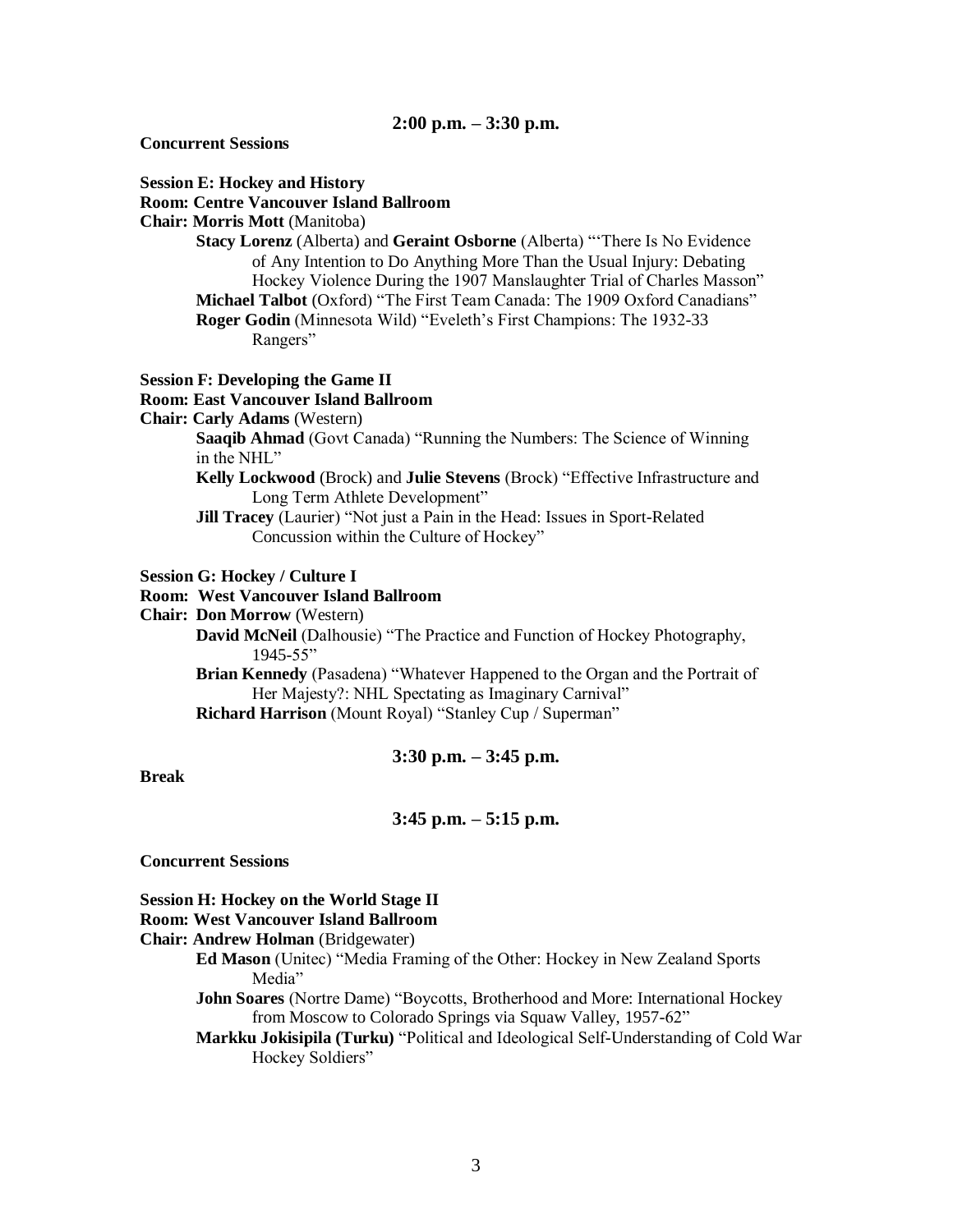**Session I: To BC or not to BC: The Effects of the Implementation of Body Checking in Atom Hockey**

# **Room: East Vancouver Island Ballroom**

**Chair: Kim Dorsch** (Regina)

(All papers in this session are co-authored by the six member research group: names here are primary presenters)

**Kim Dorsch** (Regina) "Why Study the Implementation of Body Checking?: An Overview"

- **Larena Hoeber** (Regina) and **Orland Hoeber** (Regina) "Understanding Body Checking"
- **Wade Kolmel** (Regina) and **Erwin Karreman** (Regina)"BodyCheckingand Aggressive Behaviour"

Harold Reimer (Regina) "Other Factors to Consider"

#### **Session J: Hockey and Race**

# **Room: Centre Vancouver Island Ballroom**

**Chair: Lorna Jackson** (Victoria)

**Rod Murray** (Alberta) and **Stacy Lorenz** (Alberta) "The Dennis Rodman of Hockey: Ray Emery and the Policing of Blackness in the Great White North" **Sam McKegney** (Mount Royal) "The Aboriginal Art of Wake-Swimming or The Media

Mythologization of Jonathan Cheechoo"

**Kristi Allain** (Trent) "Unsportsmanlike Conduct: An Examination of Masculinities, Canadian Hockey, and non-North American Players"

## **6:00 p.m. –8:00 p.m.**

**Banquet Dinner Room: Pender Island Ballroom Welcome: Jamie Dopp** (Victoria) **Richard Harrison** (Mount Royal) Reading from *Hero of the Play* Harley Hotchkiss "To Be an Owner and a Lover of the Game"

# **SATURDAY APRIL 21ST**

# **8:00 a.m. –9:00 a.m.**

#### **Breakfast**

Get your own breakfast. See hotel info for suggestions.

#### **8:30 a.m. –4:00 p.m.**

#### **Hockey Book Fair**

The Book Fair will be open at intervals throughout the day in the **Saturna Room**, closing during sessions and then opening up again at lunch and afterwards.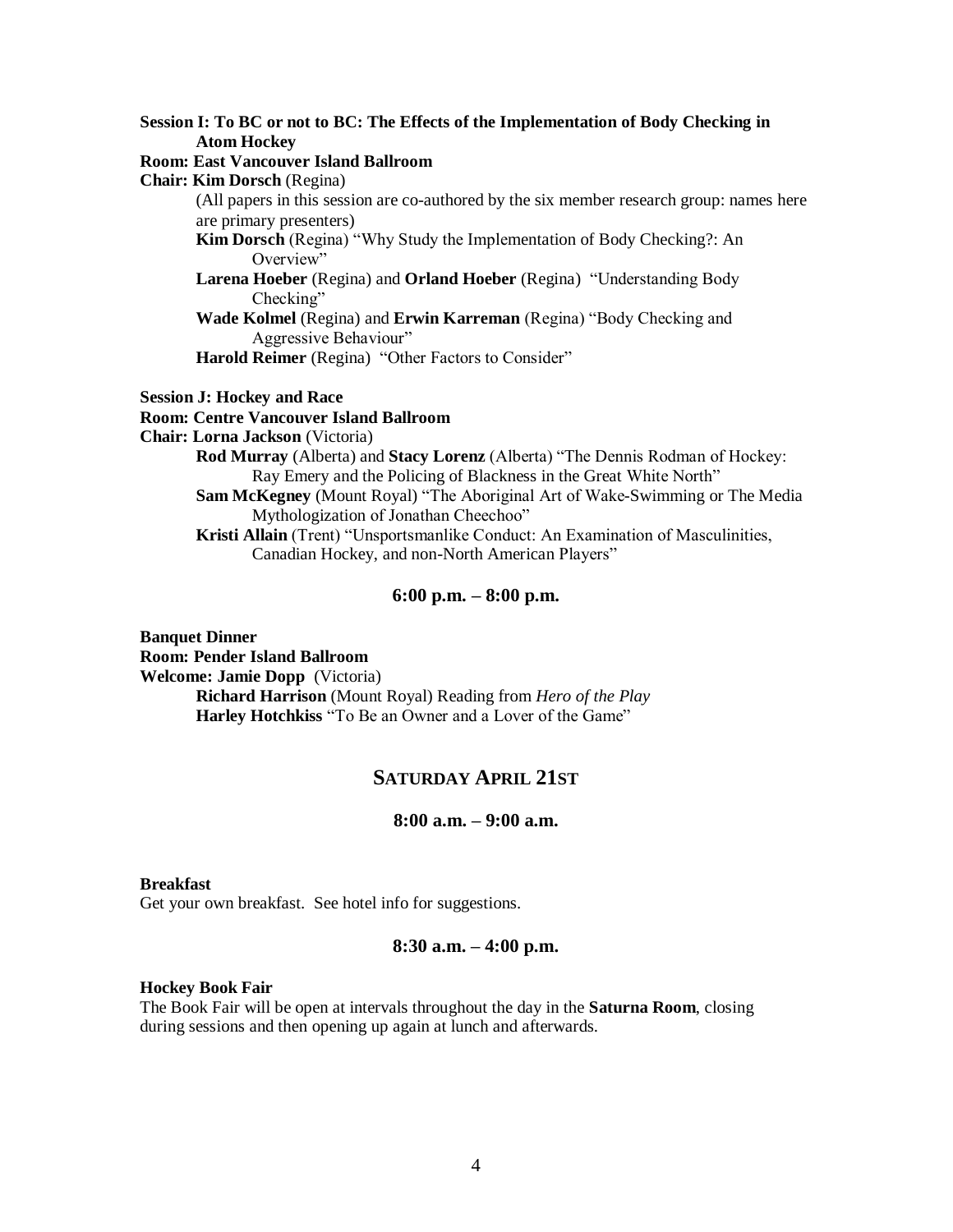**9:00 a.m. –10:30 a.m.**

**Concurrent Sessions**

**Session K: The Business of Hockey**

**Room: Centre Vancouver Island Ballroom**

**Chair: Julian Ammirante** (Trent)

**John Wong** (Washington) "The Business of Professional Hockey and Urban Development"

**Daniel Mason** (Alberta), **Ernest Buist** (Alberta), **Gregory Duquette** (Alberta) and **Jonathon Edwards** (Alberta) "The Stadium Game in Canadian Hockey League Communities"

**Robert Bellamy** (Duquesne) and **Kelly Schultz** (Penn St) "Shades of SportsChanel America: Another Fine Mess for NHL Television Coverage in the U.S."

#### **Session L: Gender, Identity and Hockey I**

**Room: East Vancouver Island Ballroom**

**Chair: Susan Wilson** (Victoria)

**Megan Robertson** (UBC) "Tiered Justice: Legal Codes in the National Hockey League" Carly Adams (Western) "Searching for Legitimacy: The Ladies Ontario Hockey Association, 1922-1940"

Kelly Hewson (Mount Royal) "'You Said You Didn't Give a Fuck About Hockey': Popular Culture, The The Fastest Game on Earth, and The Imagined Canadian Nation."

**Susan Wharton** (SFU) "Hockey in the Classroom: the Challenges"

**Session M: Hockey / Culture II**

# **Room: West Vancouver Island Ballroom**

**Chair: Richard Harrison** (Mount Royal)

Tim Elcombe (Brock) "The Moral Equivalent of Don Cherry"

**Lynne Perras** (Calgary) "'Say Goodnight Bobby':The Hockey Player in Canadian Humour"

Patricia Hughes-Fuller (Athabasca) "'Wacousta at Centre': Imagining Hockey as Canadian Gothic"

# **10:30 a.m –10:45 a.m.**

#### **Break**

#### **10:45 a.m. –12:15 a.m.**

**Concurrent Sessions**

**Session N: The Chris Pronger Trade Room: Centre Vancouver Island Ballroom Chair: Richard Lehman** (Victoria) **Craig Hyatt** (Brock) "Pronger's Trade Demand from a Gift-Giving Perspective"